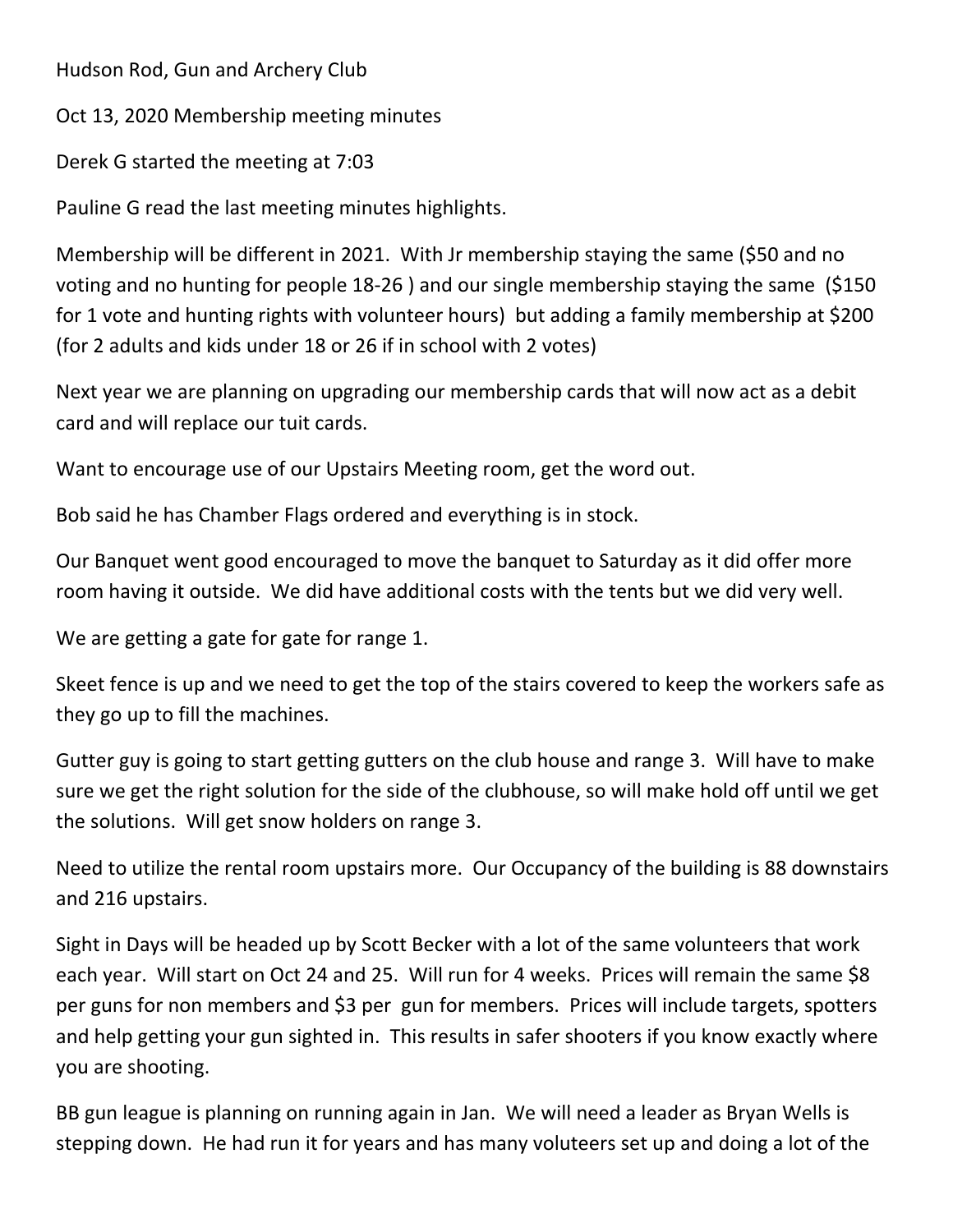work. We want to thank Bryan for his years of dedication and hard work on this. We will also be looking for some more food volunteers for this.

## Budget

Our Membership is up even with the covid thing. Gun owners are at an all time high and gun owners are looking for places to learn and practice.

Derek G went over our Budget number and those will be posted

## Some of the highlights

Over all we are \$38, 905 in the black, which is much better than we have done in years. But we have lots of repairs to get done.

We budgeted an income of \$1800 for recycled brass. Because Jim isn't doing our sorting any more we are expecting to get a lot less and then we noticed someone has stolen several pails of brass. Our income on brass was probably going to be half of usual and now with about half the brass missing we will be getting much less. We are looking into a different way to collect and store our brass to prevent theft in the future.

Some of our income was coming from grants and we won't be getting that money this year as we couldn't get work done as we were very unsure of income to cover our half of the money put out.

We also have lower expenses but because we haven't done some of the work that has been needed to be done for a long time. Our septic still needs to be taken care of , the pistol range needs to be finished in the front, our driveway is still in needed of grading and erosion control, our security needs to be addressed and our survey still needs to be done. \$34000 in open projects still needing to be done.

Al Fritz Shoot will be Oct 17. It will be a full day of events.

10 am will start off with a 5 stand flurry shoot. 25 targets per shooter tossed up so anyone can shoot them. Fun to watch and shoot.

Noon will be the Annie Oakley shoot with the last shooter get half the pot. \$5 per shooter.

2 pm will be the young –vs‐ old shooters. The young'uns won by 1 bird last year.